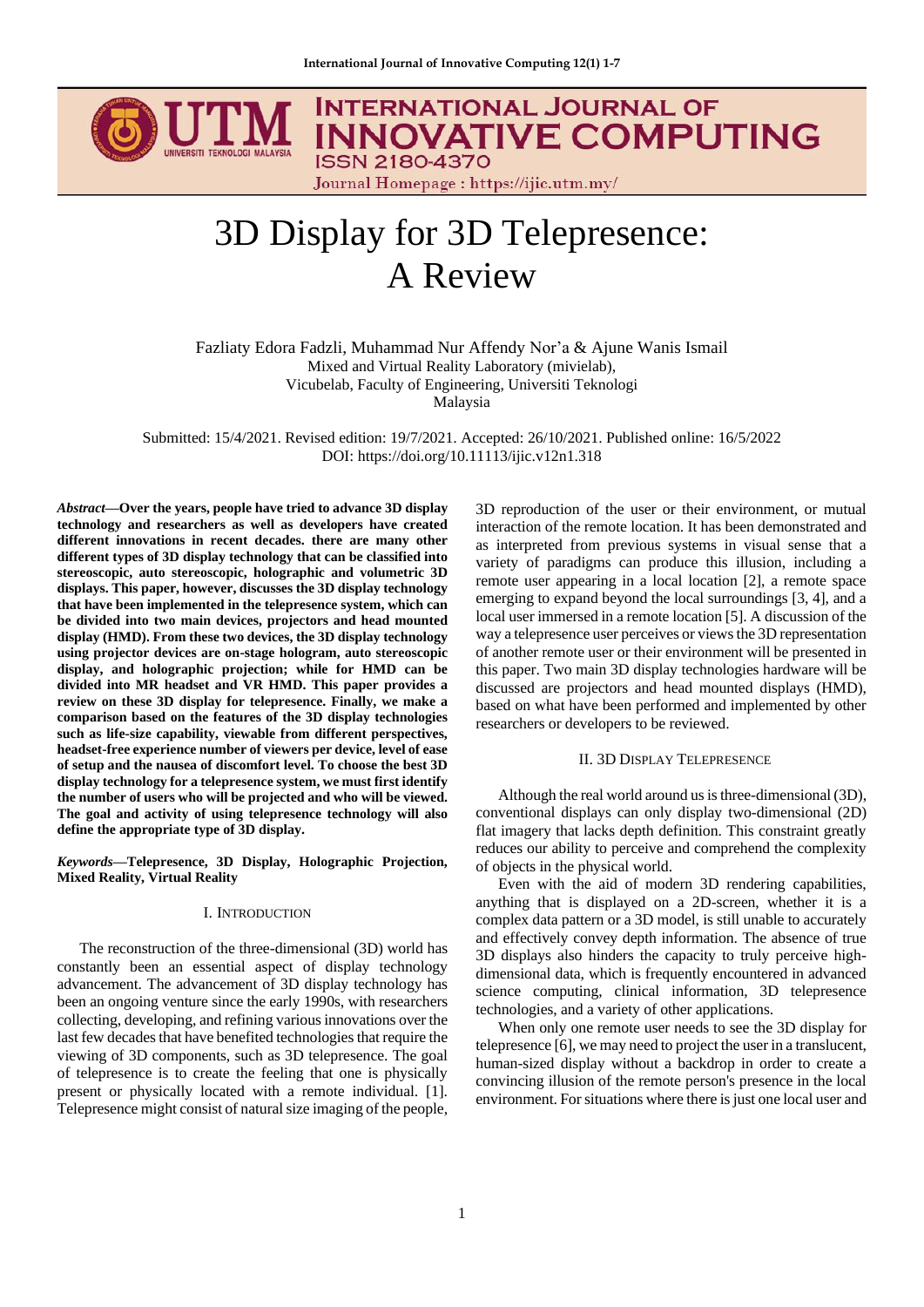stereo glass eye contact is required, a transparent head-tracked stereo system may be appropriate.

When numerous local participants are involved, a more significant issue emerges, and it is preferable if the appropriate stereoscopic view from each position be provided to each participant without the need for cumbersome stereo glasses. [7] proposed methods for compressive light field displays, as shown in Fig. 1, to achieve this multi-view stereoscopic display. Onstage holograms, autostereoscopic displays, and holographic projection are all covered in this paper, as well as head-mounted displays (HMDs), which are classified into two categories: mixed reality headsets and virtual reality headsets (VR HMDs).

It is necessary to configure the 3D display presentation of a telepresence system according to the following factors: the number and size of users (local or/and remote users), whether or not they have their own background environment, and the interaction or remote collaboration task that must be performed between the local and remote users.



Fig. 1. Two points of view of a multi-view stereoscopic view. a) left-side viewpoint b) right-side viewpoint [7]

# III. HARDWARE 1: PROJECTORS

#### *A. On-stage Hologram*

Peppers Ghost [8] is an illusion method that was initially used in Victorian theatres in London in the 1860s, as presented in Fig. 2. The brightly illuminated figure from below the stage, away from the audience's vision, is reflected in the glass panel between the performer and the viewer. According to the audience, it appears as though the ghost has arrived on the scene.

By using Pepper's Ghost concept and features of holographic film and a special stage layout a 2D picture that satisfies those psychological depth cues, including occlusion, can give the audiences the 3D feelings. On stage hologram systems three major applications are immersive concerts, holographic telepresence and virtual animation display [8].



Fig. 2. Stage setup for Pepper's Ghost [8]

Musion is the industry leader in contemporary holographic projection foil technology, which is based on holographic projection foils. A polymer screen known as Eyeliner Foil, is the company's flagship product, and it performs exactly the same function in contemporary holographic displays as a sheet of glass does in the Pepper's Ghost illusion. As shown in Fig. 3, this technology was employed for the Tupac Shakur resurrection performance and is a regularly used medium for holographic projection in general [9].

'Transmission' [10] is the Analema Group's concept for a series of art and scientific projects on telepresence that will include large-scale installations and performances. Pepper's Ghost displays can provide 3D images through the use of optical cues and a defined lighting environment within a space-based environment. With holographic interfaces, you can have a cinematic experience that is almost completely immersive, which helps to achieve the goal of increased social participation.



Fig. 3. Schematic setup for large-scale Pepper's Ghost by Musion Eyeliner [9]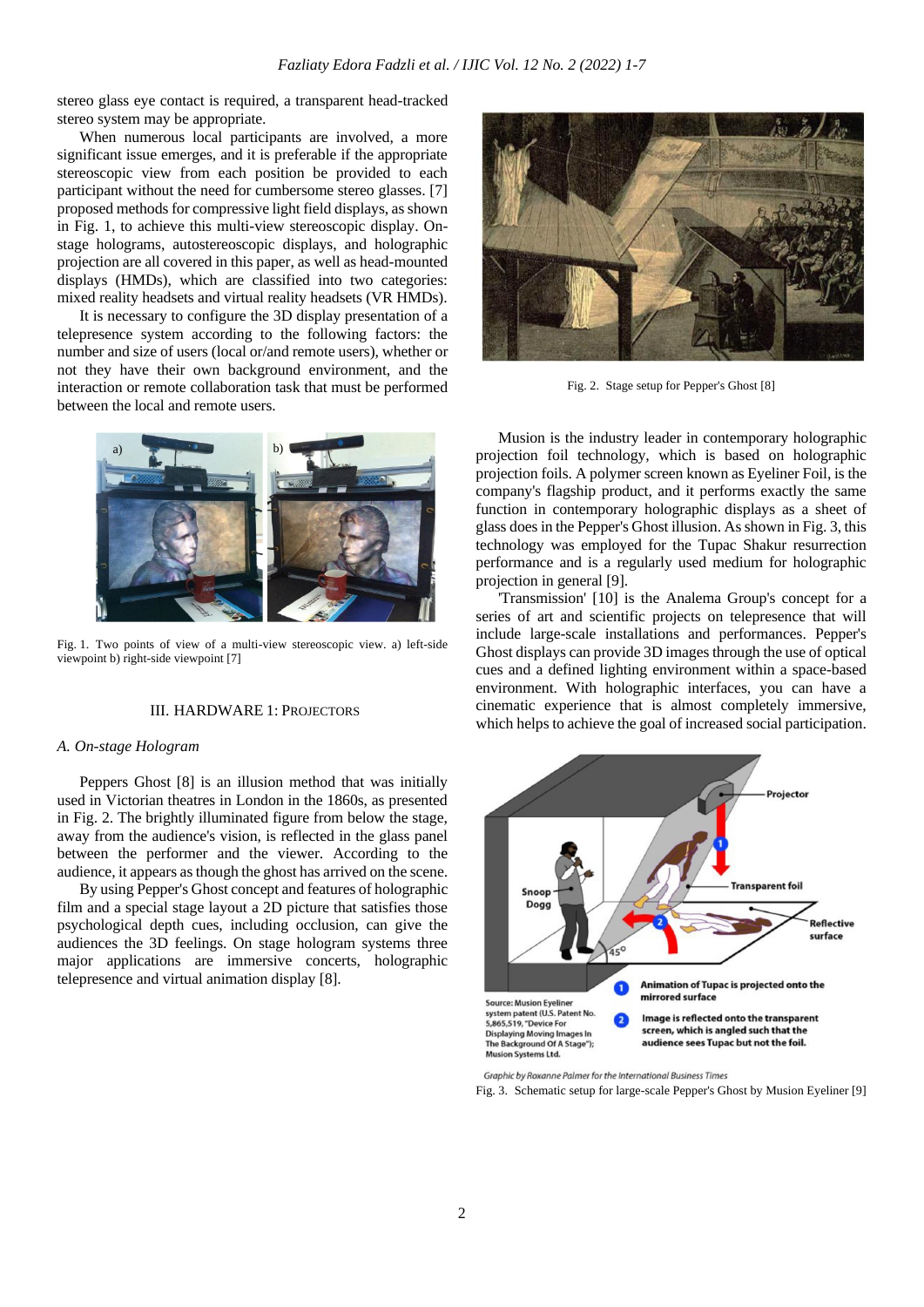# *B. Autostereoscopic Display*

3D vision without wearable instruments are possible with autostereoscopy technology including a lenticular lens, parallax barrier and directional backlight. [11]. Head tracking system can be applied instead as it will either follow the viewer's head orientation or more precisely, track the eye positions. For 3D display that can simply track the middle line of the forehead, a view steering mechanism is enough to allow the left view to follow the left eye and right view to follow the right eye.

With 16 cameras and a lenticular autostereo display, the MERL 3DTV [12] system provided glass and tracker-free capture and display. Framerate was nevertheless low with restricted and repeated vieweing areas. 3Dpresence [13], an enhanced lenticular display system, is developed by the Fraunhofer Institute and the Heinrich Hertz Institute. For a number of people sitting around a table the system allowed multiviews, however, as with the MERL system, the number of views was reduced and horizontal parallax was only possible.

USCICT researchers developed a telepresence system[14] that utilises structured light to acquire 3D data and a volumetric 3D display. The system provided real-time collection, nearly continuous perspectives, and did not require tracking markers or glasses; nevertheless, the system could only capture and show data for a single user size, which is the head-size volume.



Fig. 4. A remote participant, represented in 3D on an autostereoscopic display, is interacted with the audiences. [14]

Holovizio [15] developed a convincing system of projection systems and cameras that enabled real-time 3D dynamic capture and trackerless autostereo vision. However, without true continuous viewing interpolation, the system could only capture at a moderate rate (10–15 Hz), and only a horizontal parallax was provided between a linear sequence of densely packed 2D cameras. It was also a very expensive equipment, with 27 cameras, three personal computers, and a variety of projectors. The FreeCam [16] system demonstrated a high-resolution 3D capture using a pair of depth cameras, although the capture was limited due to the user segmented from the background.

[17] demonstrated a dynamic 3D scene capture and continuous viewing capability, as well as a head-tracked 3D stereo display that does not require the user to wear any tracking or viewing devices, as the system tracked the user's eye position using depth sensors, as illustrated in Fig. 5. There is, however, considerable potential for improvement in terms of temporal noise, which degrades image quality, as well as the system's testing arrangement. TeleHuman [18] is a cylindrical 3D viewing portal for life-size human telepresence that enables 360° parallax motion when the viewer wanders around the cylinder pod and, ideally, the distant user's stereoscopic 3D display.



Fig. 5. Head-tracked stereo in motion when the tracking prediction and intraframe rendering is (a) disabled. (b) enabled [17]

#### *C. Holographic Projection*

Holography [19] produces adequate three-dimensional images by reproducing the amplitude and phase information of a scene that may be viewed from a wide range of angles. This technique, according to the concepts stated in holography [20], creates a 3D representation of objects or situations in which the resultant hologram may be seen without the use of eyeglasses and is remarkably close to how we see our actual physical surroundings. A sequence from the original Star Wars film had an impact on the concept of real-time 3D telepresence with dynamic holograms showing a scene in another location, which was later developed further. According to recent trends, telepresence holography has the potential to improve education, modify teaching and learning, and perhaps revolutionise the way we communicate. A study conducted by [8] concluded that holographic projection is the best technique among 3D display technologies since it can accommodate all types of depth indications (full parallax).

Modern holographic telepresence can provide those who live at a distance with a life-sized, realistic, and virtual representation. Telepresence and holographic technologies, when combined, have the potential to create a new paradigm for realistic projection of users from a remote. A new one-way realtime lighting field 3D telepresence system, as seen in Fig. 6, was introduced by [22]. It was also suggested that the seamless horizontal motion parallax and almost real-life scale visualization provided by a one-way system can deliver the highest level of a sense of presence, compared to other solutions.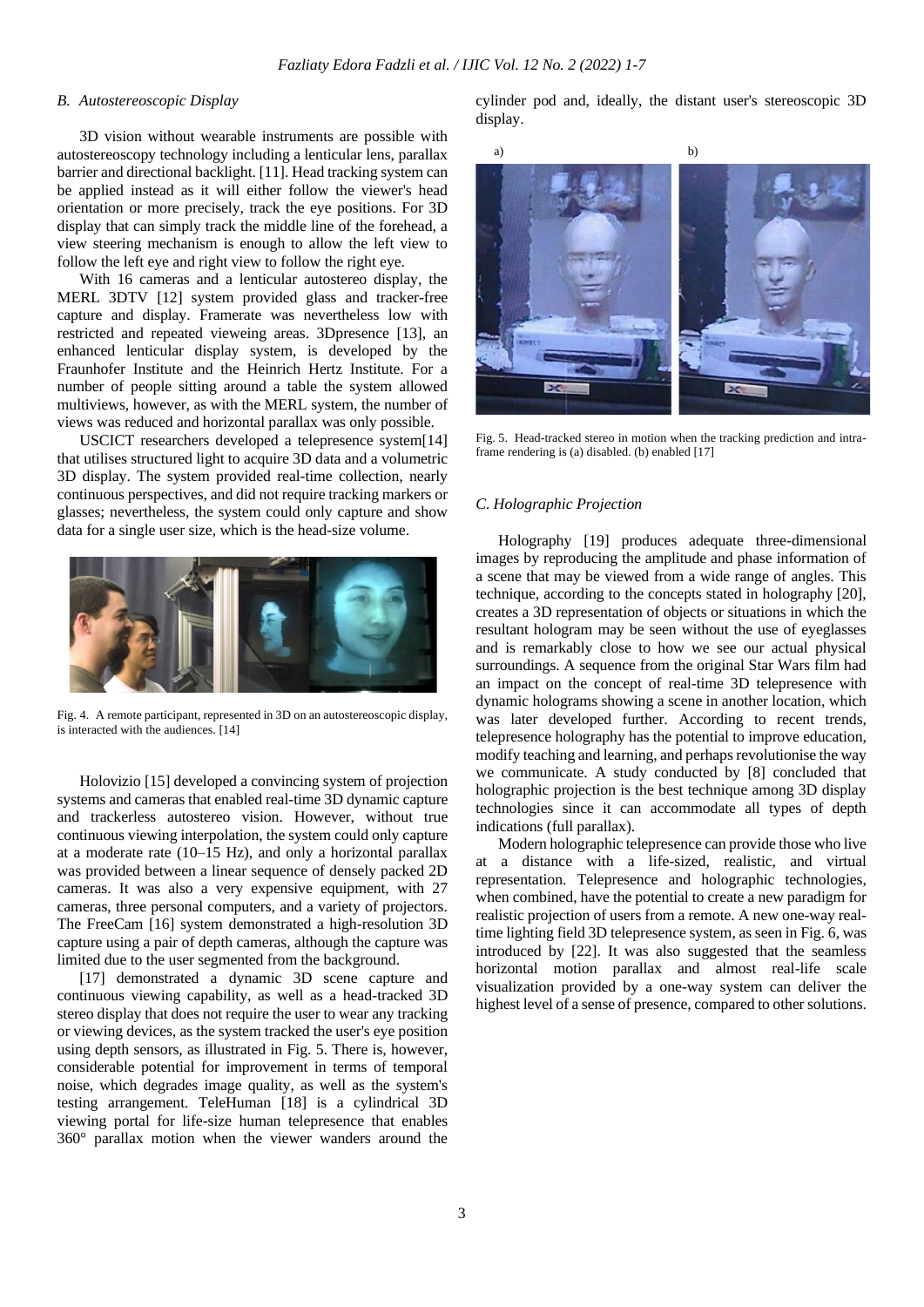

Fig. 6. The light-field display system of the telepresence [22]

True holographic displays and specialized technology are expensive to produce, and several attempts have been made to develop simulated holographic displays for these reasons [23], which have proven unsuccessful. The remote participant's 3D model afloat on an inverted pyramid is projected to imitate a holographic projection [24], and [25] gives a true life-sized holographic view of the professor, which allows for more efficient connection and impact on the viewers, who are the students.

In an effort to increase the telepresence sensation provided by the lecturer, [26] propose to incorporate holographic projection as an extra supplement to long distance education as an additional complement to long distance education. When the appearance of the professor is projected onto the transparent screen, the foil preserves the projection photons, causing the image to appear as if it is floating, which is telepresence, or the illusion of as if he is there, but he is not there. It is critical to pay attention to the transparency so audience can see the furniture and the white screen behind the transparent screen, which offers a really true feeling of being in an actual space. The holographic screen, the remote robot, and the software to handle longdistance projection were all integrated with the purpose of enhancing the students' perception of telepresence in the classroom.



Fig. 8. Holographic projections of three students from various location; holographic glass (Location A), holographic station (Location B) and remotecontrol robots (Location C) [26]

### IV. HARDWARE 2: HEAD MOUNTED DISPLAY (HMD)

Recent breakthroughs in virtual reality and augmented reality have enabled users to virtually project themselves in three dimensions in both simulated and real-world environments. Virtual avatars, similar to traditional teleconferencing, allow remote users to communicate with local MR users when they are embodied in these virtual avatars, which allow local users to believe the remote user is physically there in the same physical room.

An HMD display with a different video source displayed in front of each eye for a stereoscopic effect is visualized in Fig. 9. The user is commonly equipped with a helmet or a glass that has two miniature liquid crystal device (LCD) or organic lightemitting device (OLED) displays, one for each eye [27]. This technology allows for the viewing of stereo videos, pictures, and video games, and virtual displays can be created as well. HMDs can be connected to head-track devices, allowing users to "look around" the virtual environment by turning their heads. To avoid producing nausea to the consumer, performing such improvement needs extensive computer image processing [28].



Fig. 7. Holographic projection of professor from remote location being projected in local campus [26]



Fig. 9. HMD for stereo 3D display [28]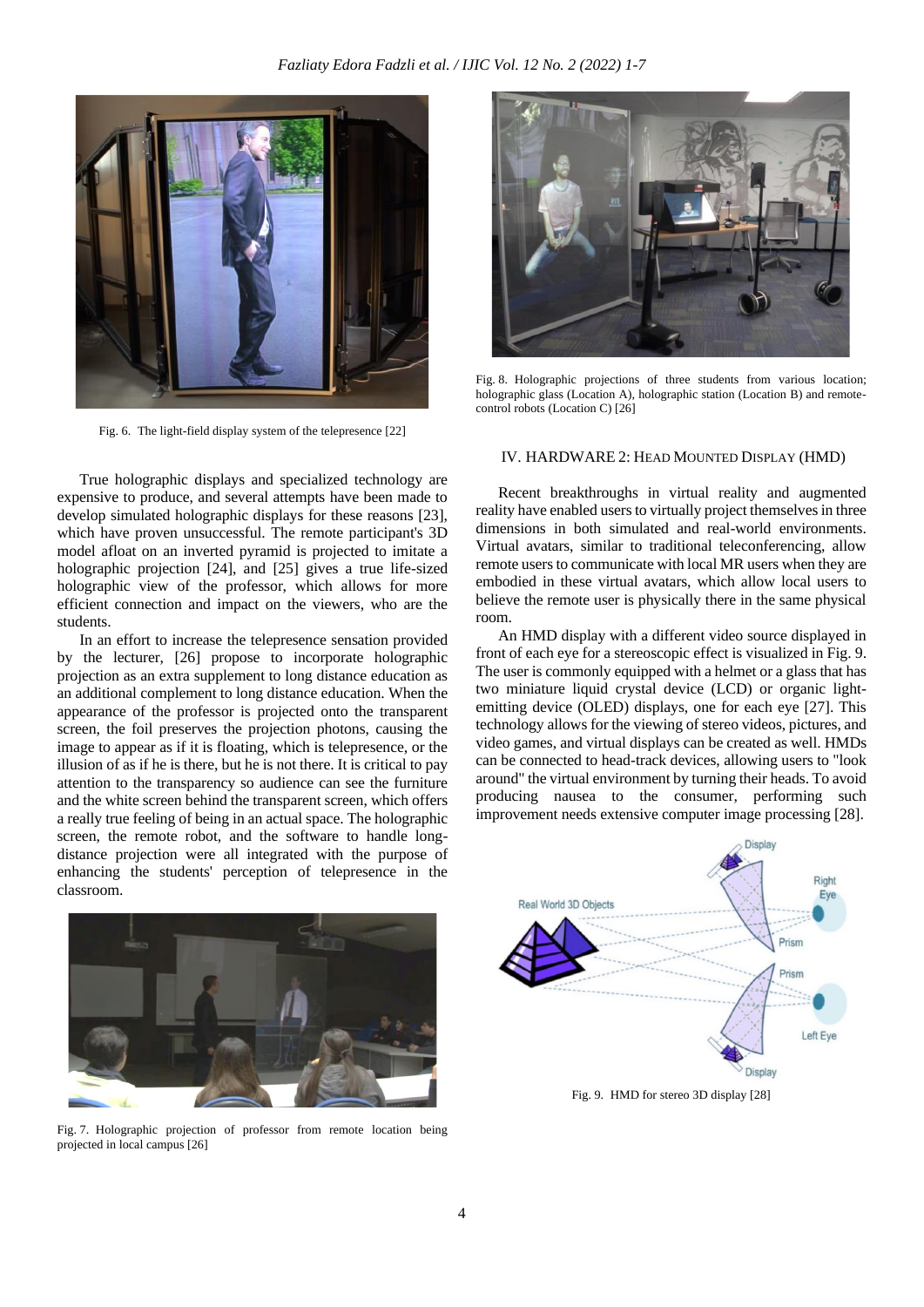# *A. MR Headset*

Mixed reality (MR) combines real-world and virtual world information through the use of mediums and displays. A specific application will fall into a different category of the Milgram and Kishino's MR continuum depending on the level of real and virtual data. [29] explores on a robust real-time 3D reconstruction method for MR telepresence. As illustrated in Fig. 10, local user who wore MR headset can view and perform collaborative task with remote user.

It is permissible to include an HMD in this continuum that is not visible in virtual reality (VR) but is visible in augmented reality (AR). It's also worth noting that augmented reality and virtual elements abstracted from the user's video constitute virtuality, while augmented reality occurs when a real-world context is overlaid with a virtual object. AR eye-wear displays may enable participants to engage more freely than multiautostereoscopic displays, and by incorporating 3D models from both the remote and local location, these HMDs may be possible to accomplish the most-achievable combined presence yet, as claimed by [6].

[30] present a low-cost MR telepresence system where realtime 3D reconstruction of an individual and transmits the reconstructed 3D model wirelessly to the Microsoft HoloLens HMD at frame rates perceptibly smooth.



Fig. 10. MR telepresence user can see the remote user while wearing MR headset [29]

An MR framework that is the outcome of the combination of the telepresence with an application for improved collaborative space exploration were presented by [31] and Fig. 11 shows two users who are geologically distinct can meet each other.



Fig. 11. Two seperate users from two different places met at the Mars [31]

#### *B. VR HMD*

We can expect a quick growth in VR solutions as a result of rapid advancements in display technology and the emergence of high-resolution HMD. A head-mounted display (HMD) can be used to enable a user to watch a simulation scenario of a remote place as if they were actually standing in the remote environment, rather than in a computer-generated simulation [32]. With this reasonable element in mind, the majority of telepresence systems that employ a VR approach are primarily utilised for remote exploration of potentially hazardous or outof-reach locations, such as space. If the user uses this technology to simulate their presence in a remote location or simply to explore the location, the term telepresence is appropriate [32, 33, 34]. If the user performs a task or operation while exploring the remote site, the term teleoperation is feasible [35, 36]. According to [37], teleoperation occurs when the user uses remote device to interact or perform a task within the remote environment. Robot telepresence where a remote device can either attached with sensor and used to capture or scan the remote environment or it could be a humanoid robot with a control device that represent the local user [38,39,40].

#### V. SUMMARY AND CONCLUSION

A comparison table, such as that shown in Table I, summarises the characteristics of 3D display technologies that have been discussed through most of this paper. According to what we can see, each of the four display technologies can display a life-size model. However, because the on-stage hologram is a pseudo-3D display that is capable of generating a 3D illusion and responding only in specified directions, it can only be viewed from a single point of view, which is the front view of the stage. All other display technologies, with the exception of head-mounted displays, are capable of providing users with a 3D view without the usage of wearing equipment.

When considering the size of these display technologies, holographic projection and on-stage hologram are capable of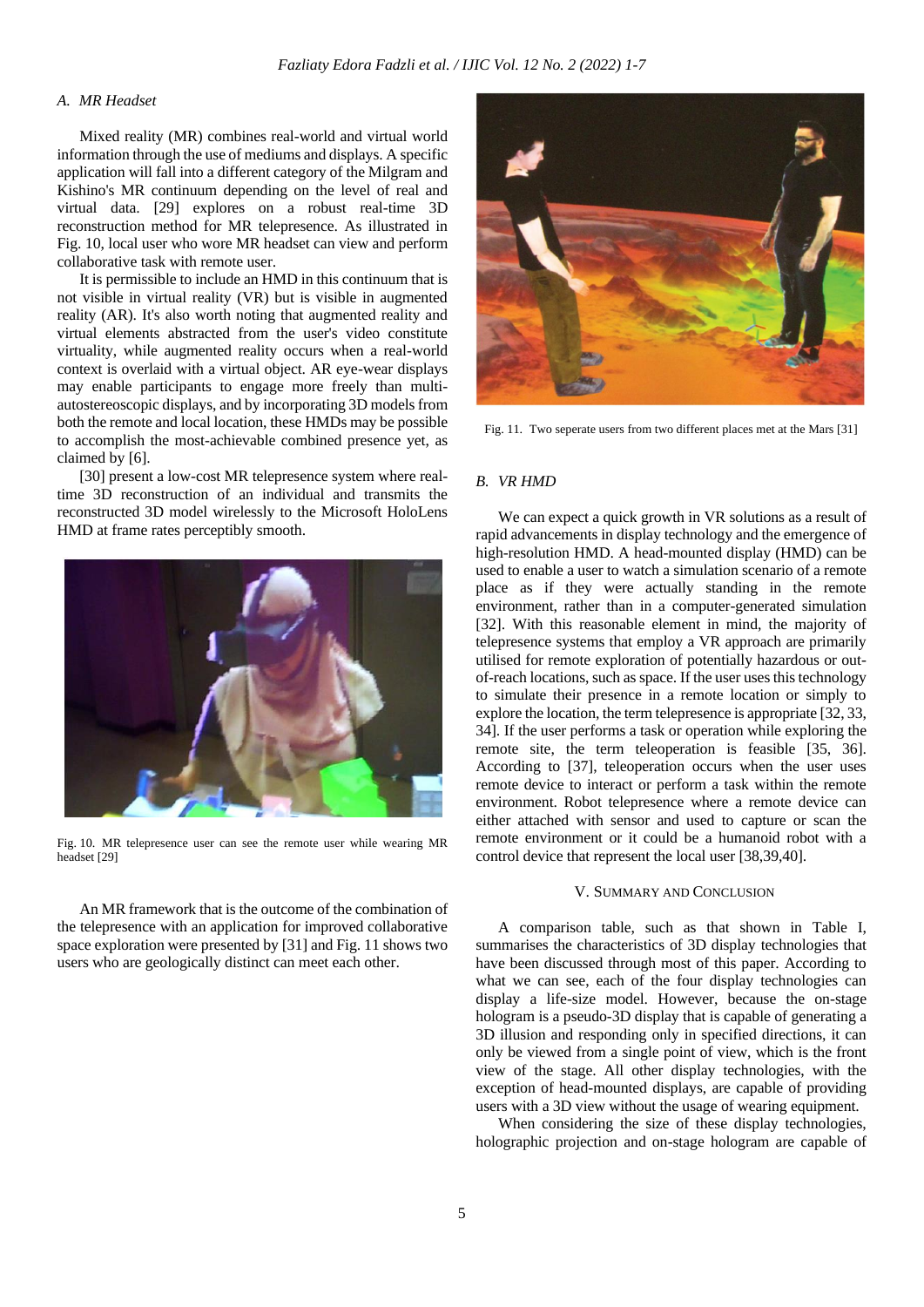being watched by multiple users whilst autosteroscopic and head-mounted displays (HMD) are only capable of being viewed by a single user per device. Auto stereoscopy may be capable of supporting multiple viewers, but first and importantly, the head tracking system must be amended and altered. In comparison to the other three devices, setting up the HMD requires fewer components and parts because each of these technologies has an own set of components and elements that can be installed in order for them to function properly. Given the importance of resolution and refresh rate, it is unlikely that an on-stage hologram or holographic projection will induce any pain or nausea, as opposed to auto stereoscopy and headmounted displays.

|  | TABLE I. COMPARISON TABLE |
|--|---------------------------|
|--|---------------------------|

| <b>Features</b>                               | <b>Peppers</b><br>Ghost (On<br><b>Stage</b><br>Hologram) | Auto-<br>stereoscopy | Holographic<br>Projection | <b>HMD</b> |
|-----------------------------------------------|----------------------------------------------------------|----------------------|---------------------------|------------|
| Life-Size<br>Capability                       |                                                          |                      |                           |            |
| Viewable<br>from<br>different<br>perspectives | ×                                                        |                      |                           |            |
| Headset-free<br>experience                    |                                                          |                      |                           | $\times$   |
| Viewers per<br>device                         | Many                                                     |                      | Many                      |            |
| Ease of Setup                                 | Complex                                                  | Complex              | Complex                   | Medium     |
| Nausea /<br><b>Discomfort</b><br>Level        | None<br>(similar to<br>2D display)                       | Medium               | None                      | Medium     |

In conclusion, we have summarize the 3D display technology that have been implemented in the telepresence system which can be divided into two main devices which are projectors and HMD. From these two hardware, the 3D display technology that projector device are on-stage hologram, autostereoscopy, and holographic projection; and for HMD can be divided into MR headset and VR HMD.

As mentioned earlier, to decide the proper kind of 3D display technology for telepresence system, we must first identify the the number of user which will be displayed or projected as well as the one that will be viewing the other user. The purpose and activity involved when using the telepresence technology also be a factor in determine the suitable type of 3D display.

# ACKNOWLEDGMENT

We would like to express our deepest gratitude and appreciation to Mixed and Virtual Reality Laboratory (mivielab), ViCubeLab at Universiti Teknologi Malaysia (UTM) for the facilities and technical supports.

#### **REFERENCES**

[1] Fadzli, F. E., Ismail, A. W., Aladin, M. Y. F., & Othman, N. Z. S. (2020, May). A Review of Mixed Reality Telepresence. *IOP Conference Series: Materials Science and Engineering*, IOP Publishing, 864(1), 012081.

- [2] A. Jones, M. Lang, G. Fyffe, X. Yu, J. Busch, I. McDowall, M. Bolas,and P. Debevec. (July 2009). Achieving Eye Contact in a One-To-Many 3d Video Tele-Conferencing System. *ACM Trans. Graph.,* 28(3), 1-8.
- [3] S. J. Gibbs, C. Arapis, and C. J. Breiteneder. (1999). Teleport towards Immersive Copresence. *Multimedia Systems,* 7(214- 221).
- [4] A. Maimone, J. Bidwell, K. Peng, and H. Fuchs. (2012). Enhanced Personal Autostereoscopic Telepresence System Using Commodity Depth Cameras. *Computers & Graphics,* 36(7), 791-807.
- [5] M. Gross, S. W ̈urmlin, M. Naef, E. Lamboray, C. Spagno, A. Kunz,E. Koller-Meier, T. Svoboda, L. Van Gool, S. Lang, K. Strehlke, A. V.Moere, and O. Staadt. (July 2003). Blue-c: A Spatially Immersive Display and 3dvideo Portal for Telepresence. *ACM Trans. Graph.*
- [6] Fuchs, H., State, A., & Bazin, J. C. (2014). Immersive 3d Telepresence. *Computer,* 47(7), 46-52.
- [7] Wetzstein, G., Lanman, D. R., Hirsch, M. W., & Raskar, R. (2012). Tensor Displays: Compressive Light Field Synthesis Using Multilayer Displays with Directional Backlighting.
- [8] Yang, L., Dong, H., Alelaiwi, A., & El Saddik, A. (2016). See in 3D: State of the Art of 3D Display Technologies. *Multimedia Tools and Applications*, 75(24), 17121-17155.
- [9] Ward, A. (2015). The Problem with Pepper's Ghost: Incorporating Pseudo-holographic and Holophonic Technology into the Contemporary Music Performance Space. *Emille: The Journal of the Korean Electro-Acoustic Music Society,* 13, 75- 81.
- [10] Gingrich, O., Renaud, A., Emets, E., & Xiao, Z. (2014). Transmission: A Telepresence Interface for Neural and Kinetic Interaction. *Leonardo*, 47(4), 375-385.
- [11] Yang, L., Dong, H., Alelaiwi, A., & El Saddik, A. (2016). See in 3D: State of the Art of 3D Display Technologies. *Multimedia Tools and Applications*, 75(24), 17121-17155.
- [12] Matusik, W., & Pfister, H. (2004). 3D TV: A Scalable System for Real-time Acquisition, Transmission, and Autostereoscopic Display of Dynamic Scenes. *ACM Transactions on Graphics (TOG),* 23(3), 814-824.
- [13] Schreer, O., Feldmann, I., Atzpadin, N., Eisert, P., Kauff, P., & Belt, H. J. W. (2008). 3D Presence-a System Concept for Multiuser and Multi-party Immersive 3D Video Conferencing.
- [14] Jones, A., Lang, M., Fyffe, G., Yu, X., Busch, J., McDowall, I., ... & Debevec, P. (2009). Achieving Eye Contact in a One-tomany 3D Video Teleconferencing System. *ACM Transactions on Graphics (TOG),* 28(3), 1-8.
- [15] Balogh, T., & Kovács, P. T. (2010, May). Real-time 3D Light Field Transmission. *Real-Time Image and Video Processing 2010 International Society for Optics and Photonics*, 7724, 772406.
- [16] Kuster, C., Popa, T., Zach, C., Gotsman, C., Gross, M. H., Eisert, P., ... & Polthier, K. (2011, October). FreeCam: A Hybrid Camera System for Interactive Free-Viewpoint Video. In VMV, 17-24.
- [17] Maimone, A., Bidwell, J., Peng, K., & Fuchs, H. (2012). Enhanced Personal Autostereoscopic Telepresence System using Commodity Depth Cameras. *Computers & Graphics*, 36(7), 791-807.
- [18] Kim, K., Bolton, J., Girouard, A., Cooperstock, J., & Vertegaal, R. (2012, May). Telehuman: Effects of 3d Perspective on Gaze and Pose Estimation with a Life-size Cylindrical Telepresence Pod. *Proceedings of the SIGCHI Conference on Human Factors in Computing Systems*, 2531-2540.
- [19] Wan, W., Qiao, W., Pu, D., Li, R., Wang, C., Hu, Y., ... & Chen, L. (2020). Holographic Sampling Display based on Metagratings*. iScience,* 23(1), 100773.